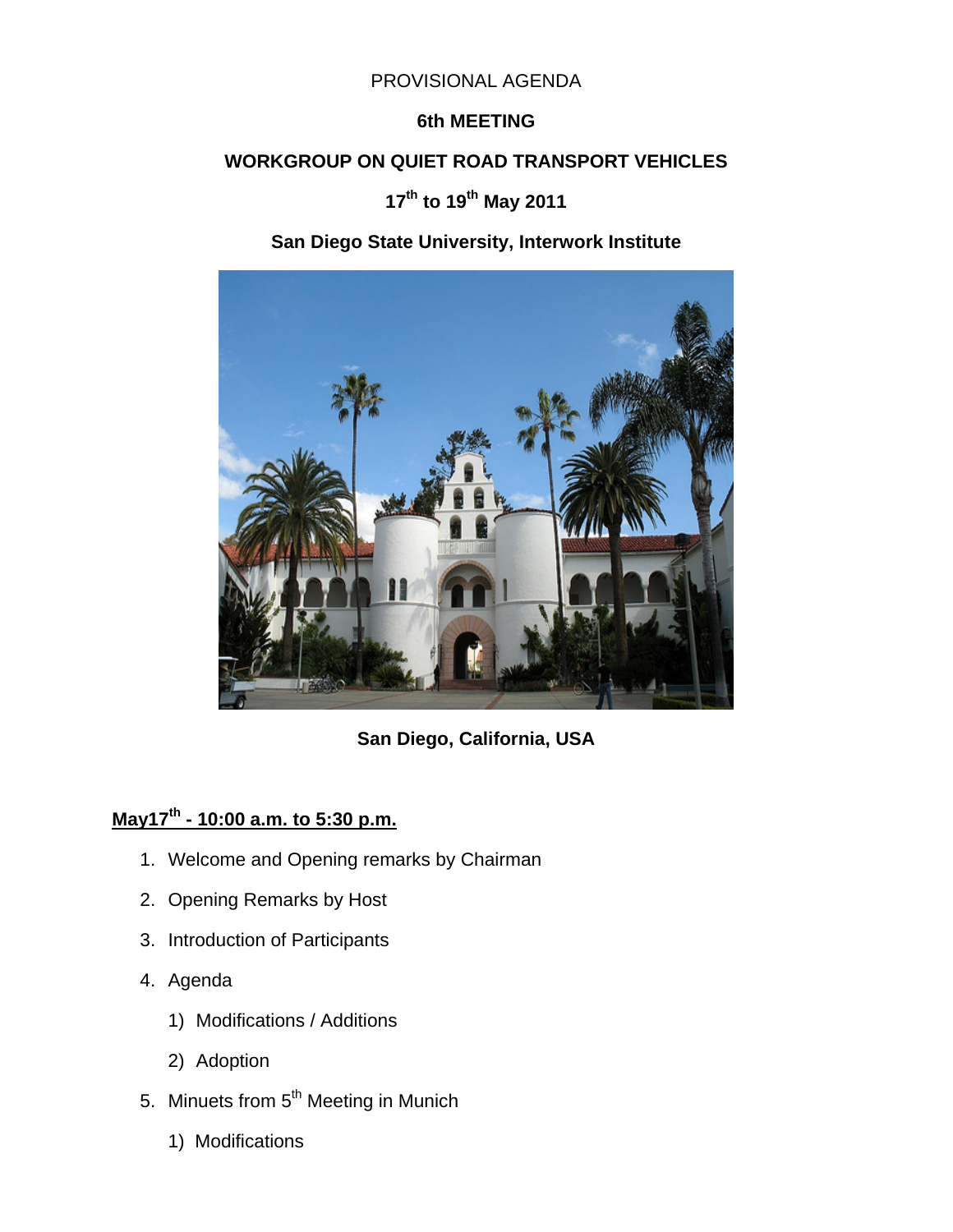### 2) Adoption

### 6. QRTV Recommended Guideline

1) Review GRB and WP.29 comments and suggested modifications

2) Review WP-29 recommendations for UN listing of Guideline (e.g. RE.3 document?).

## 7. GTR

Article 6, of the Agreement Concerning the Establishing of Global Technical Regulations for Wheeled Vehicles, Equipment and Parts Which Can Be Fitted and/or Be Used on Wheeled Vehicles (1998 Agreement), requires the following major elements for the development of a GTR for QRTV alerting systems:

1) A proposal to the Executive Committee of the 1998 Agreement (AC.3) from a contracting party(s) to develop a harmonized GTR

- a) an explanation of the objective of a GTR
- b) a narrative description or draft text of the proposed GTR

c) identification of documentation that will facilitate the analysis of issues to be addressed in the report [to the AC.3] that supports the recommended GTR and those issues that may be in opposition to the GTR

d) recommendation of Working Party(s) that are appropriate to the development of the proposed GTR

2) Obtain a consensus vote of the AC.3 in favor of developing a GTR, establish the country sponsorship(s) of the GTR (Japan? USA? Germany? EU? others?), assign the regulation development to a Working Party(s) with recommended time schedule

3) In accordance with Article 6 of the 1998 Agreement the Working Party(s) shall develop a work plan, time lines and assign responsibilities to:

- a) consider technical feasibility
- b) consider economic feasibility

c) examine benefits, including those of any alternative regulatory requirements and approaches considered

d) compare potential cost effectiveness of the recommended regulation to that of alternative regulatory requirements and approaches considered

e) verify whether the new GTR satisfies the stated objective and the criteria of Article 4 and